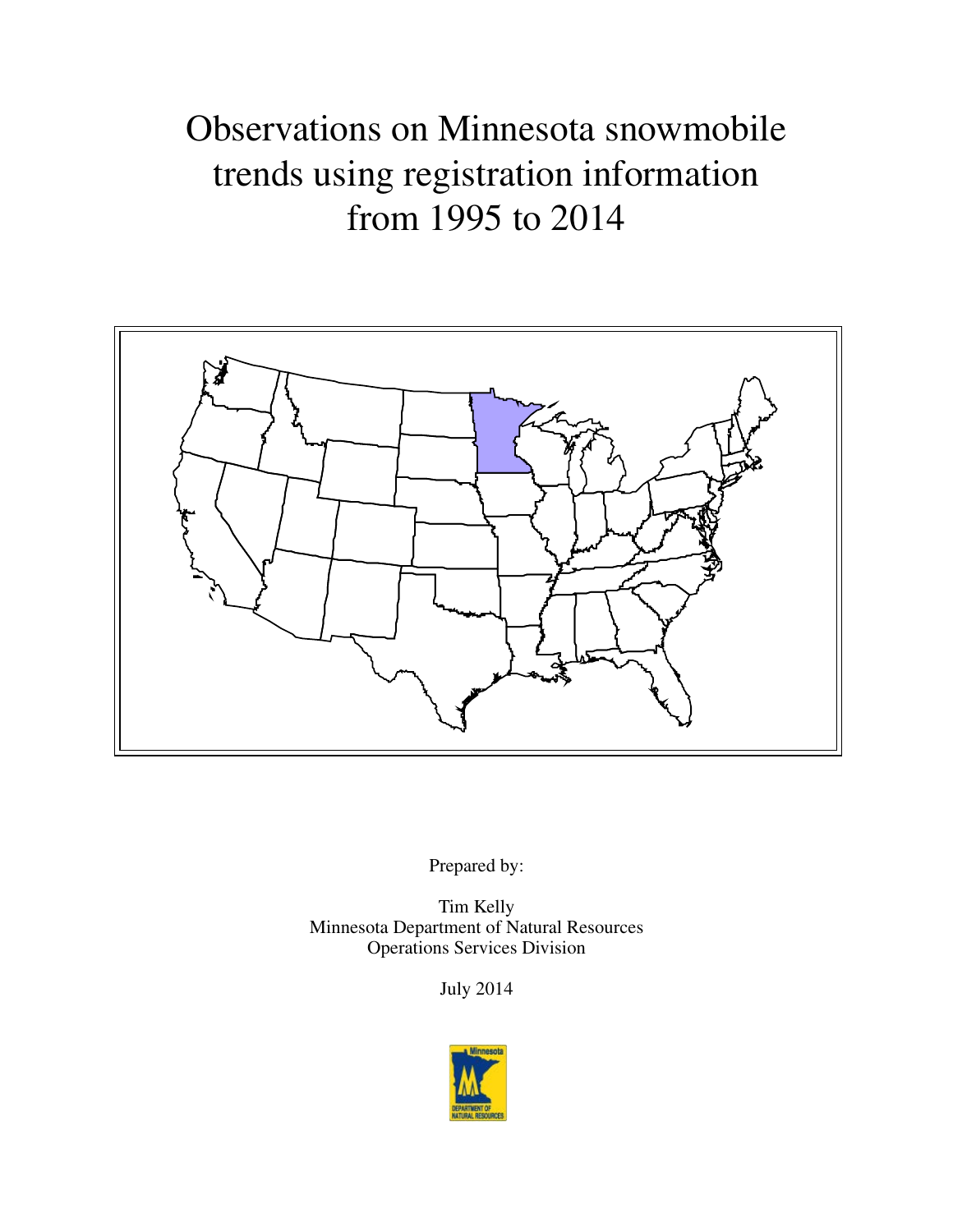# **CONTENTS**

| Topic                                                          | 'age |
|----------------------------------------------------------------|------|
|                                                                |      |
|                                                                |      |
|                                                                |      |
|                                                                |      |
| Appendix A: Characteristics of Minnesota snowmobilers by year, |      |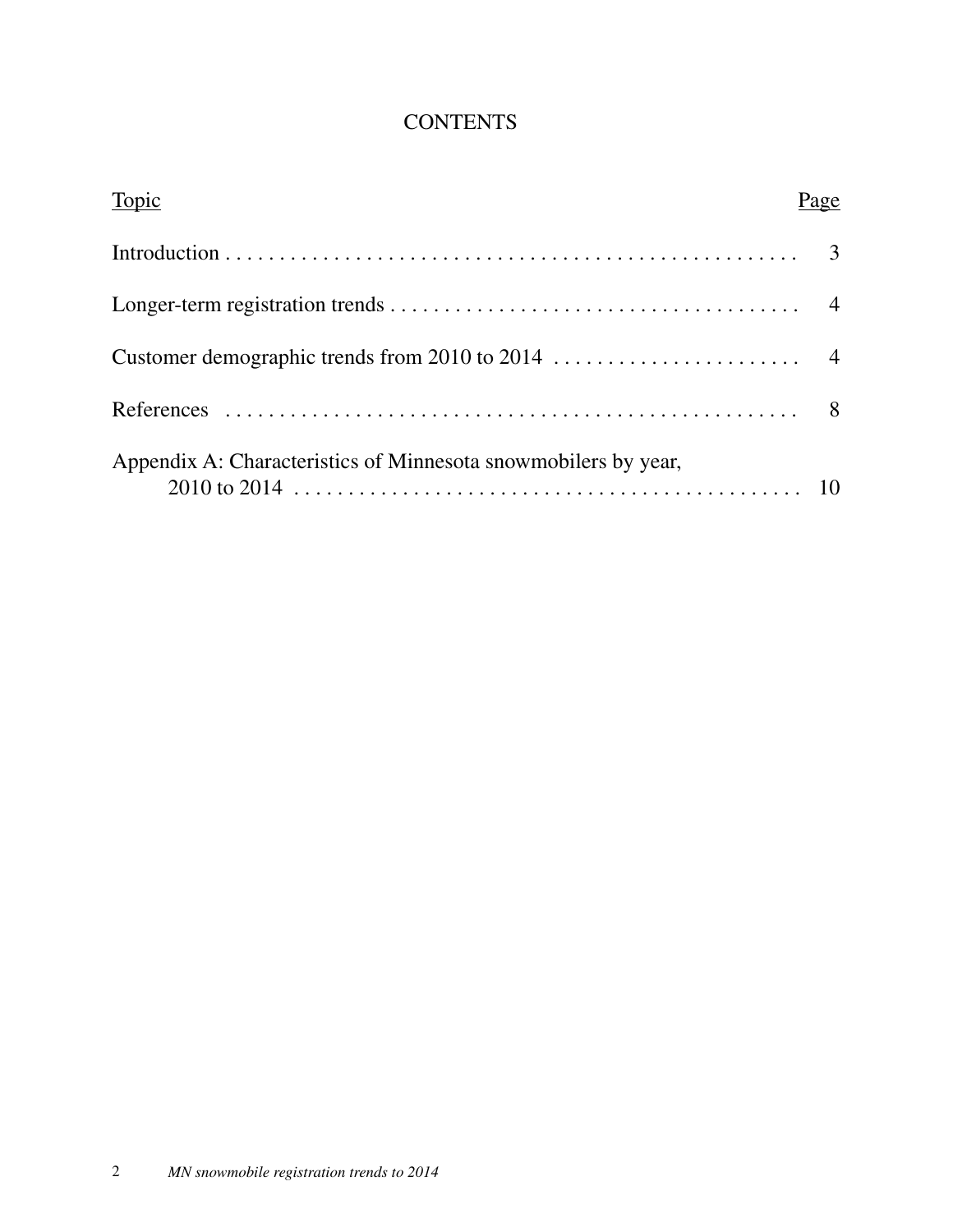### INTRODUCTION

Historical records on snowmobile registrations can be use to track trends in vehicle numbers and in the demographics of the Minnesotans vehicle owners (Reference 1). These trends provide important DNR customer and revenue-related information. The snowmobile program in Minnesota is largely supported through usergenerated revenue from vehicle registration fees and the state gasoline tax. The tax revenue on gasoline consumed by snowmobiles is allocated to the program.

Understanding trends will improve our ability to deal with the future of the snowmobiling in Minnesota. A similar trend-tracking effort using fishing and hunting license and related customer information has proven useful for strategic thinking (Reference 2).

Snowmobile registration numbers have been collected for many years, but the detailed vehicle and customer information has only been archived for trend analysis since 2010. Information for years prior to 2010 cannot be retrieved. Beginning in 2012, it became routine to annually archive these detailed snowmobile and other recreation vehicle and watercraft data, same as is done for fishing and hunting licenses. The move to annual vehicle-registration archiving is an accomplishment of the DNR's ongoing Conservation That Works strategic planning effort.

With limited historical information (detailed data only from 2010 to 2014) this report is mainly about setting forth a reporting and analysis framework for further application. Although limited, there are a few significant findings for snowmobiles that demonstrate the utility of such efforts. The framework presented here has a lot in common with that developed for fishing and hunting licenses (Reference 2), and was applied for the first time last year to snowmobiles, water craft, and offhighway vehicles (Reference 3). This report is an update of last year's snowmobile report.

The order of topics in the report are:

- Longer-term registration trends from 1995 to 2014.
- Customer demographic trends from 2010 to 2014, including comparisons of Minnesota snowmobile owners with the state population (Reference 4).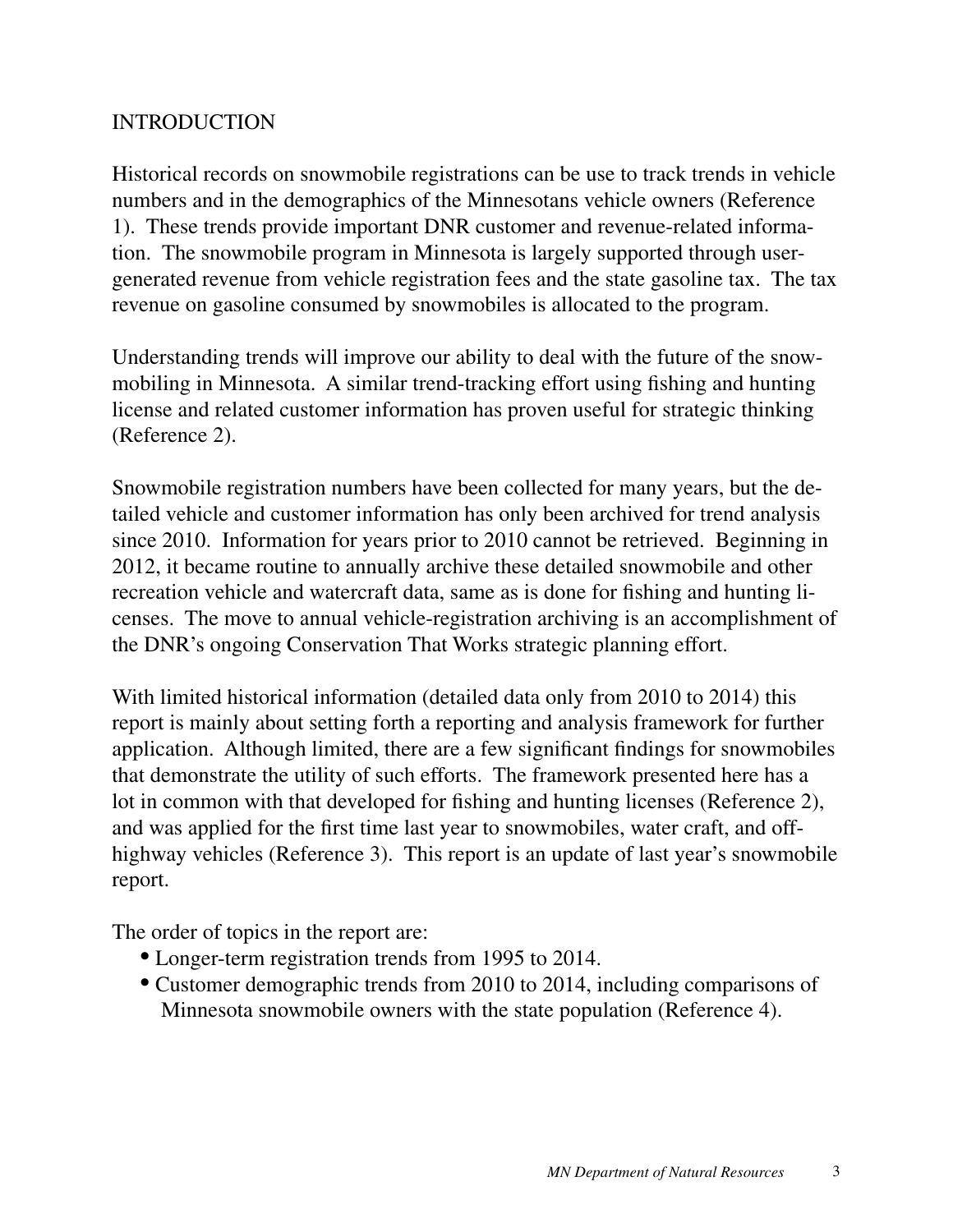# LONGER-TERM REGISTRATION TRENDS

Minnesota snowmobile registrations rose during the 1990s, reached a peak in 2001, and then declined in a stair-step fashion (Figure 1). Peak registration reached nearly 300,000. Current registrations are about 216,000 (vehicle numbers are recorded at the end of the registration year on June 30).

Registrations appear sensitive to the winter conditions. For example, the winter of 2011-12 was very poor for snow-based activities, and registrations fell from 2011 to 2012. The 2012-13 and 2013-14 winters were more normal, and registrations were stable, though registrations did not rebound to 2011 levels. Registrations information from future years will be needed to understand if the recent downturn is permanent or a short-term fluctuation due to snow conditions.



# CUSTOMER DEMOGRAPHIC TRENDS FROM 2010 TO 2014

Customer demographic information is examined for registrations by "Minnesota individuals." Most snowmobiles (97.3% in 2014—see Table 1) are registered by such individuals. Excluded from this type of registration are non-residents and organizations (e.g., dealers, manufacturers, and non-profits). Focusing on Minnesota individuals permits comparisons with general population information, including number of people, age class, gender, and region of residence.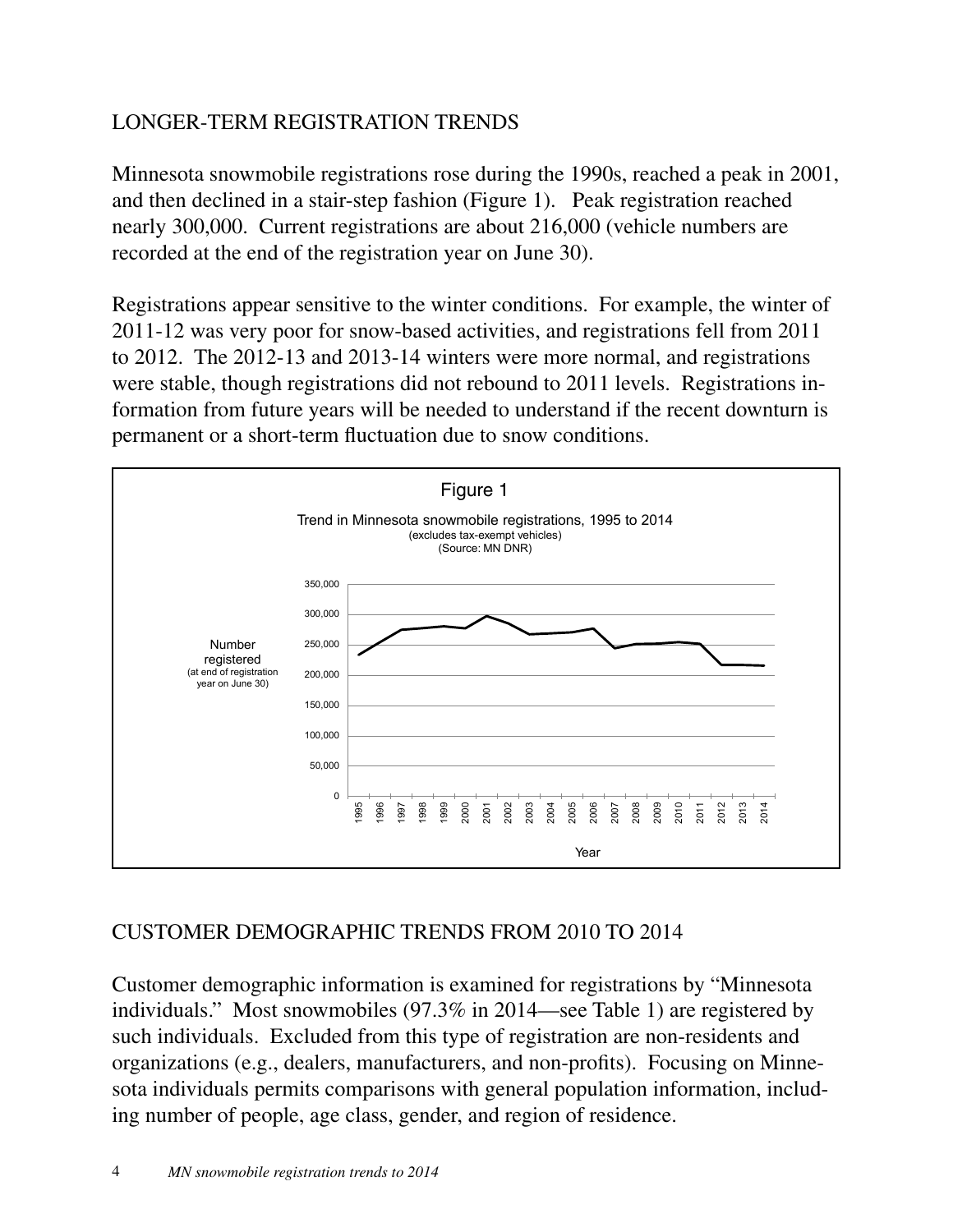# Table 1

#### Characteristics of Minnesota snowmobilers, 2014 (tax-exempt snowmobiles are excluded)

| Measure                                                    | Snomobiles | Percent of total | MN population<br>$18+$ , 2013 | Percent of<br>population 18+ | Snowmobiles per<br>1000 MN 18+ |
|------------------------------------------------------------|------------|------------------|-------------------------------|------------------------------|--------------------------------|
| Total registrations                                        | 215,890    | 100 0%           |                               |                              |                                |
| MN individual registrations                                | 210.040    | 97.3%            | 4,141,269                     | 100.0%                       | 51                             |
| Characteristics below based on MN individual registrations |            |                  |                               |                              |                                |
| Age class of owner                                         |            |                  |                               |                              |                                |
| 18 to 24                                                   | 5,434      | 2.6%             | 507,084                       | 12.2%                        | 11                             |
| 25 to 34                                                   | 22,858     | 10.9%            | 742,560                       | 17.9%                        | 31                             |
| 35 to 44                                                   | 42,275     | 20.1%            | 668,291                       | 16.1%                        | 63                             |
| 45 to 54                                                   | 74,691     | 35.6%            | 771,891                       | 18.6%                        | 97                             |
| 55 to 64                                                   | 45,083     | 21.5%            | 695,366                       | 16.8%                        | 65                             |
| 65 or older                                                | 19.699     | 9.4%             | 756.077                       | 18.3%                        | 26                             |
| Total                                                      | 210.040    | 100.0%           | 4,141,269                     | 100.0%                       | 51                             |
| Median age                                                 | 49.9       |                  | 47.2                          |                              |                                |
| Gender of owner                                            |            |                  |                               |                              |                                |
| Male                                                       | 187,949    | 89.5%            | 2,039,399                     | 49.2%                        | 92                             |
| Female                                                     | 22,091     | 10.5%            | 2,101,870                     | 50.8%                        | 11                             |
| Total                                                      | 210,040    | 100.0%           | 4,141,269                     | 100.0%                       | 51                             |
| Region of owner                                            |            |                  |                               |                              |                                |
| Northwest                                                  | 36,545     | 17.4%            | 355,904                       | 8.6%                         | 103                            |
| Northeast                                                  | 34,651     | 16.5%            | 333,911                       | 8.1%                         | 104                            |
| South                                                      | 41,322     | 19.7%            | 775,836                       | 18.7%                        | 53                             |
| Central                                                    | 38,912     | 18.5%            | 430,068                       | 10.4%                        | 90                             |
| Metro (7 county)                                           | 58,611     | 27.9%            | 2.245.550                     | 54.2%                        | 26                             |
| Total                                                      | 210,040    | 100.0%           | 4,141,269                     | 100.0%                       | 51                             |

| Measure                                             | Owners  | Percent of total | MN population<br>$18 + 2013$ | Percent of<br>population 18+ | Owners as percent<br>of MN pop $18+$ |
|-----------------------------------------------------|---------|------------------|------------------------------|------------------------------|--------------------------------------|
| Total owners                                        | 140,549 | 100.0%           |                              |                              |                                      |
| MN individual owners                                | 137,068 | 97.5%            | 4.141.269                    | 100.0%                       | 3.3%                                 |
| Characteristics below based on MN individual owners |         |                  |                              |                              |                                      |
| Age class of owner                                  |         |                  |                              |                              |                                      |
| 18 to 24                                            | 4,693   | 3.4%             | 507,084                      | $12.2\%$                     | 0.9%                                 |
| 25 to 34                                            | 17,598  | 12.8%            | 742,560                      | 17.9%                        | 2.4%                                 |
| 35 to 44                                            | 27,826  | 20.3%            | 668,291                      | 16.1%                        | 4.2%                                 |
| 45 to 54                                            | 44.453  | 32.4%            | 771,891                      | 18.6%                        | 5.8%                                 |
| 55 to 64                                            | 28,514  | 20.8%            | 695,366                      | 16.8%                        | 4.1%                                 |
| 65 or older                                         | 13,984  | 10.2%            | 756,077                      | 18.3%                        | 1.8%                                 |
| Total                                               | 137,068 | 100.0%           | 4,141,269                    | 100.0%                       | 3.3%                                 |
| Median age                                          | 49.4    |                  | 47.2                         |                              |                                      |
| Gender of owner                                     |         |                  |                              |                              |                                      |
| Male                                                | 119,500 | 87.2%            | 2,039,399                    | 49.2%                        | 5.9%                                 |
| Female                                              | 17,568  | 12.8%            | 2,101,870                    | 50.8%                        | 0.8%                                 |
| Total                                               | 137,068 | 100.0%           | 4,141,269                    | 100.0%                       | 3.3%                                 |
| Region of owner                                     |         |                  |                              |                              |                                      |
| <b>Northwest</b>                                    | 24,319  | 17.7%            | 355,904                      | 8.6%                         | 6.8%                                 |
| Northeast                                           | 23,690  | 17.3%            | 333,911                      | 8.1%                         | 7.1%                                 |
| South                                               | 26,757  | 19.5%            | 775,836                      | 18.7%                        | 3.4%                                 |
| Central                                             | 25,168  | 18.4%            | 430,068                      | $10.4\%$                     | 5.9%                                 |
| Metro (7 county)                                    | 37,134  | 27.1%            | 2,245,550                    | 54.2%                        | 1.7%                                 |
| Total                                               | 137,068 | 100.0%           | 4,141,269                    | 100.0%                       | 3.3%                                 |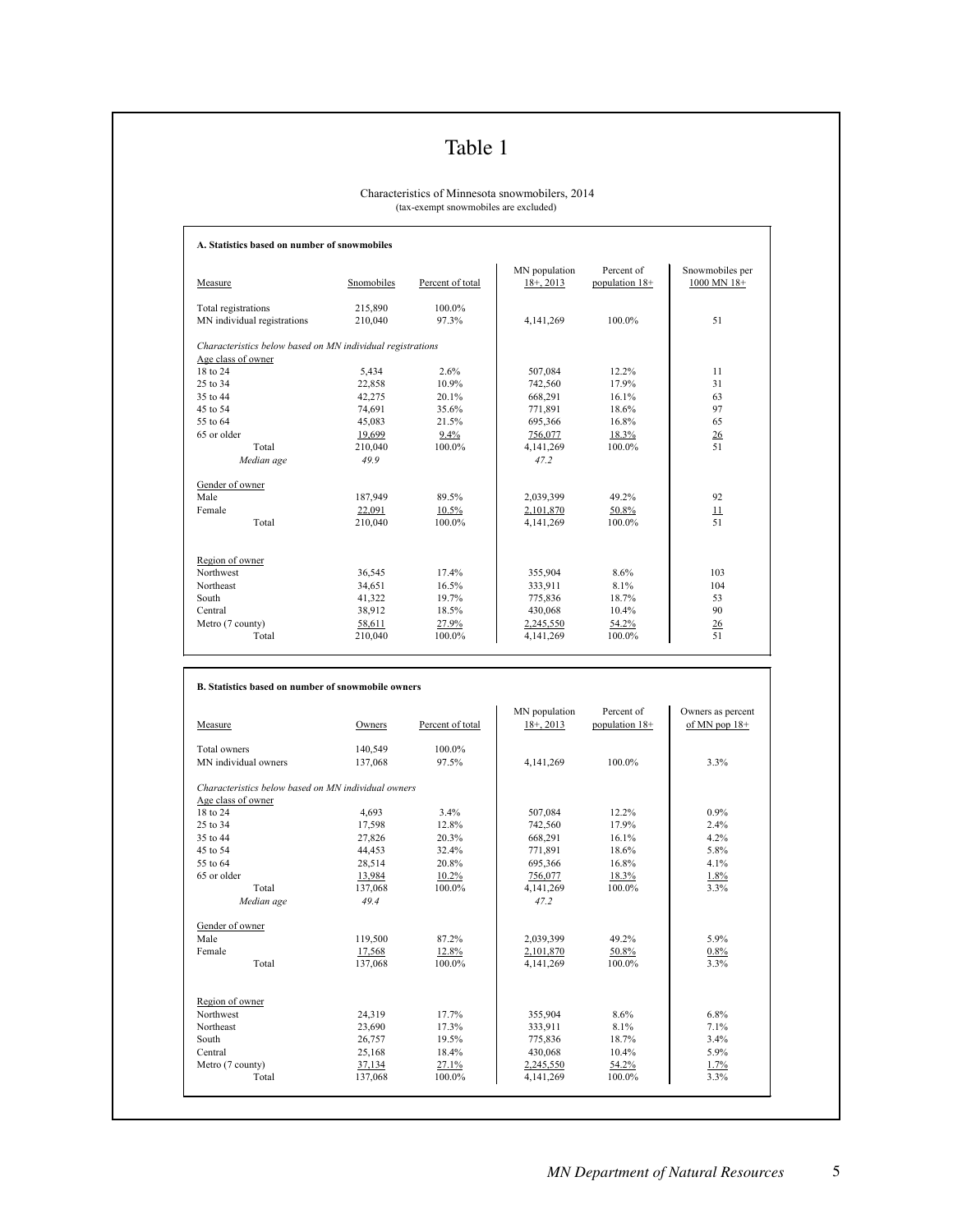Customer demographics are displayed for the most recent year (2014) in Table 1, which is broken into two parts. The top part  $(A)$  is derived from vehicle numbers, and the bottom part (B) from owners. An owner can only be counted once in part B, but can be counted multiple times in part A if the owner has multiple snowmobiles. The patterns in the two parts are very similar, because few Minnesota owners have a large number of vehicles (average is 1.5 vehicles per owner).

Snowmobile registrations are concentrated in the middle age classes (35 to 64), in males, and in the northern regions, where snow is more abundant and long lasting

(Table 1—region map on Figure 2). The peak registration age class is 45 to 54, and the top region—on a per-capita basis—is the Northeast, although the Northwest is only slightly lower.

The metro region, where just over half the Minnesota population resides, has the fewest vehicles per capita. Snowmobiling is one of the most rural-based outdoor recreation activities in Minnesota (Reference 5). Other strongly rural-based activities are OHVing and hunting. A fair amount of participant overlap is evident in these activities.



In spite of the shortness of the 2010-14 trend period, there are some noteworthy findings. The overall declines in snowmobile owners are sharpest in the younger age classes, with much smaller declines in the older age classes (Table 2). This is a typical trend pattern for nature-based recreation activities, where the involvement of the young is decreasing relative to the older portion of the population (naturebased activities for which we have age trends include fishing, hunting, park visitation, non-motorized trail use, vehicle registrations, and wildlife watching — Reference 6).

Compared with age, the declines across gender and region are more uniform, which is evidence of a broad character to the changes (Table 2). Also shown in Table 2 (part C) is little change in snowmobiles per owner between 2010 and 2014, indicating that owners *and* their vehicles are declining together. Thus, the decline in vehicles is not due to owners registering fewer machines over time; for example, not registering the second machine, but continuing to register the first.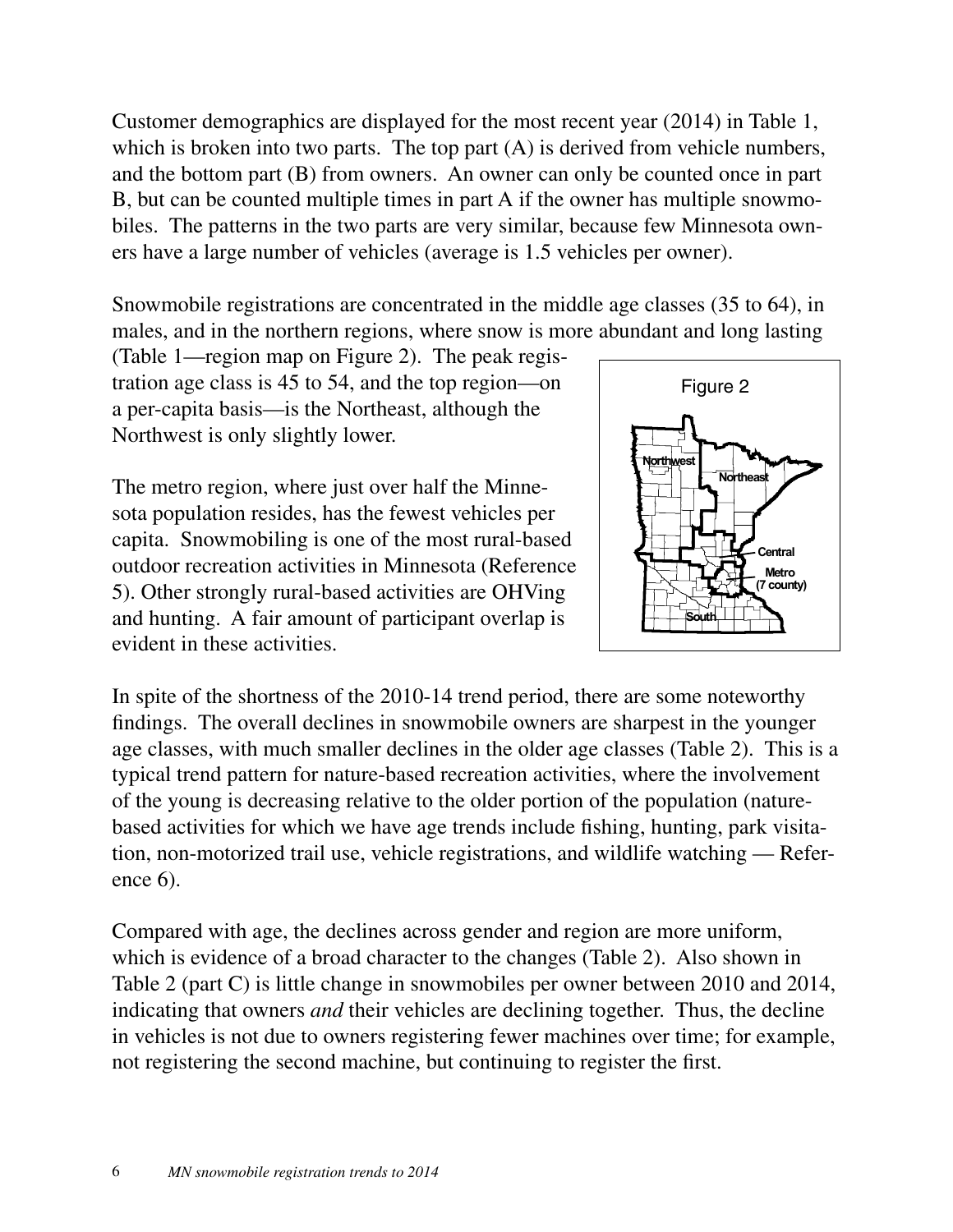Percent change Percent Percent Percent  $1.7%$  $-1.1\%$ <br>  $1.0\%$ <br>  $0.5\%$ <br>  $1.7\%$ <br>  $3.6\%$ <br>  $1.3\%$  $\frac{1.6\%}{0.2\%}$  $1.3%$ <br>-0.2%  $2.2\%$ <br>  $3.1\%$ <br>  $1.9\%$ Characteristic 2010 2014 change Characteristic 2010 2014 change Characteristic 2010 2014 change 18 to 24 14.3 10.7 1.25.1% | 18 to 24 1.2% 0.9% | 24.2% | 18 to 24 1.17 1.16 1.1.11 1.16 Northeast 127.6 127.6 18.7% -18.7% -18.7% -18.7% -18.5% -18.5% -18.5% -18.5% -18.5% -1.46 -0.2% **Overall 62.3 50.7 -18.6% Overall 4.1% 3.3% -20.0% Overall 1.51 1.53 1.7%** 25 to 34 43.2 30.8 -28.7% 25 to 34 3.4% 2.4% -29.5% 25 to 34 1.29 1.30 1.0% 35 to 44 86.3 63.3 -26.7% 35 to 44 5.7% 4.2% -27.0% 35 to 44 1.51 1.52 0.5% 45 to 54 1.14.9 96.8 96.8 -15.8% -1.5.8% 5.8% 5.8% 5.8% -17.1% -1.7.1% -1.45 to 54 1.65 1.68 1.68 1.68 1.7% 55.1 65.5 64.8 -1.0% -1.0% -1.0% -1.0% -4.3% -4.3% -4.5% -1.53 1.53 1.58 1.58 3.6% 65 or older 28.0 26.1 -6.8% -6.8% -6.8% -6.8% -6.8% -6.8% -6.8% -6.8% -6.8% -6.8% -8.0% -6.80% -6.80 1.3% -6.8 Male 112.1 92.2 -17.8% | Male 7.2% 5.9% 5.9% | Male | Male 1.55 1.57 1.35 Female 14.2 10.5 -26.0% | Female 1.1% 0.8% 0.8% | Female | Female 1.25 1.25 1.26 0.2% Northwest 148 148 148 148 1.83 1.63 1.82.7 -18.7% 1.82% 6.8% 6.8% 6.8% 6.8% 6.8% -19.7% -19.7% Northwest 1.60 1 South 64.8 53.3 -17.8% -17.8% -1.8% 3.4% -1.51 -1.51 1.51 1.54 2.2% 53.3 -19.5 1.54 2.2% Central 1.5.5 1.9.5 -14.2% Central Central Central Central 1.55 3.9% 5.9% 5.9% 5.9% 7.0% 7.0% 1.41.2 Metro (7 county) 32.5 26.1 -26.1 -21.19.7% -2.19.7% -2.1.2% -2.1.2% -2.1.2% -2.1.2% -2.1.2% -2.1.2% -2.1.2% -2<br>Metro (7 county) 32.5 26.1 -2.1.2% -2.1.2% -2.1.2% -2.1.2% -2.1.2% -2.1.2% -2.1.2% -2.1.2% -2.1.2% -2.1.2% -2. (based on registrations by Minnesota individuals, which excludes registrations by non-residents and by government, dealers, manufacturers, and other organizations) (based on registrations by Minnesota individuals, which excludes registrations by non-residents and by government, dealers, manufacturers, and other organizations)  $2014$ 1.53  $\begin{array}{c} 1.50 \\ 1.30 \\ 1.52 \\ 1.68 \\ 1.41 \\ \hline \end{array}$ 1.57<br>1.26  $1.50$ <br> $1.45$ <br> $1.58$ <br> $1.58$ C. Snowmobiles per registered *C. Snowmobiles per registered* 2010  $\begin{array}{c} 17 \\ 13 \\ 15 \\ 16 \\ 18 \\ 13 \\ 2 \end{array}$  $1.55$ <br> $1.25$  $147$ <br> $150$ <br> $150$ <br> $15$ <br> $15$ 1.51 Age class of owner Age class of owner  $\overline{A}$  class of owner Age class of owner  $\overline{A}$  class of owner  $\overline{A}$  age class of owner Metro (7 county) Region of owner Gender of owner Gender of owner Gender of owner Gender of owner Gender of owner Gender of owner Gender of owner Region of owner Region of owner Region of owner Region of owner Region of owner Characteristic 65 or older Northwest Northeast  $35$  to 44<br>45 to 54<br>55 to 64 owner  *Minnesotans age 18+ Minnesota population age 18+ owner*  $18$  to  $24\,$ 25 to 34 Overall Female Central South Male Trend in characteristics of Minnesota snowmobilers, 2010 to 2014 Trend in characteristics of Minnesota snowmobilers, 2010 to 2014  $-24.2%$ <br> $-29.5%$  $-27.0%$  $-19.7%$ <br> $-18.5%$  $-19.5%$ Percent change  $-20.0\%$  $-17.1%$  $-4.5\%$ <br> $-8.0\%$  $-19.1\%$ <br> $-26.2\%$  $-16.8%$  $-21.2%$  $3.3%$  $5.9\%$ <br>0.8%  $2.4%$  $4.2%$ <br>  $5.8%$ <br>  $4.1%$ <br>  $1.8%$ <br>  $1.8%$  $6.8%$ <br>7.1%  $3.4%$ <br> $5.9%$ <br> $1.7%$  $2014$  $0.9\%$ **B.** Registered owners as percent of *A. Snowmobiles per 1000 B. Registered owners as percent of* Minnesota population age 18+ Table 24.1%  $1.2%$ <br>  $3.4%$ <br>  $5.7%$ <br>  $6.9%$ <br>  $4.3%$ <br>  $2.0%$ 7.2%<br>1.1%  $4.3%$ 2010  $8.5\%$ <br>8.7%  $7.0\%$  $2.1\%$ Age class of owner Metro (7 county) Gender of owner Region of owner Characteristic 65 or older Northwest Northeast 25 to 34 45 to 54 18 to 24 35 to 44 55 to 64 Overall Central Female South Male  $-18.6%$  $-28.7%$ change  $-25.1%$  $-26.7%$  $-15.8%$  $-1.0%$  $-17.8%$ <br> $-26.0%$  $-18.7%$  $-18.7%$  $-17.8%$  $-14.2%$  $-19.7%$ Percent  $-6.8%$  $102.7$ <br> $103.8$ 2014 50.7 63.3<br>96.8  $64.8$ <br>26.1 92.2<br>10.5 53.3 90.5<br>26.1  $\frac{10.7}{30.8}$ 2010  $\frac{114.9}{65.5}$  $126.3$ <br> $127.6$ 64.8<br>105.4<br>32.5 62.3 14.3 43.2 86.3 112.1<br>14.2 A. Snowmobiles per 1000 Minnesotans age 18+ Age class of owner Metro (7 county) Gender of owner Region of owner Characteristic 65 or older Northwest Northeast 18 to 24 25 to 34 35 to 44 45 to 54 55 to 64 Overall Female Central Male South

7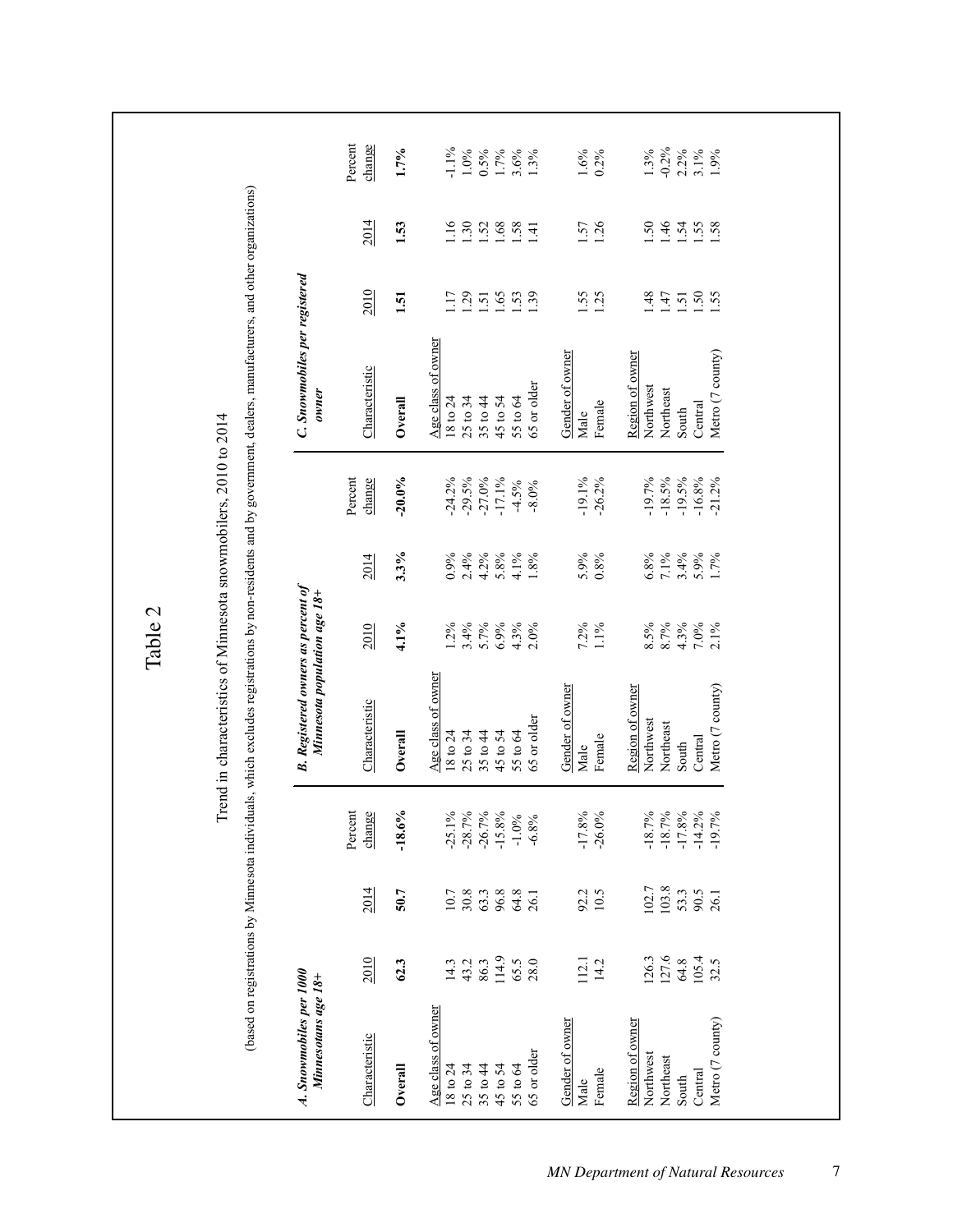#### REFERENCES

- 1. Minnesota snowmobile registration information comes from: Minnesota Department of Natural Resource, Division of Fish and Wildlife, License Bureau.
- 2. Minnesota Department of Natural Resources. 2013. Observations on Minnesota's changing resident angler and hunter populations using licensing information from 1969 to 2012. Prepared by Tim Kelly, Operations Services Division.
- 3. Minnesota Department of Natural Resources. 2013. Observations on Minnesota's snowmobile trends (with separate reports on watercraft, and offhighway vehicle trends) using registration information from 1995 to 2013. Prepared by Tim Kelly, Operations Services Division.
- 4. All population information comes from: U. S. Department of Commerce, U. S. Census Bureau.
- 5. Minnesota Department of Natural Resources. 2005. 2004 Outdoor Recreation Participation Survey of Minnesotans. Prepared by Tim Kelly.
- 6. Information on nature-based recreation trends by age class comes from: Minnesota fishing, hunting, park visitation, non-motorized trail, and vehicleregistration information is from Minnesota DNR studies:
	- Observations on Minnesota's changing resident angler and hunter populations using licensing information from 1969 to 2012. Prepared by Tim Kelly, Minnesota Department of Natural Resources, 2013.
	- Results of the 2012 Minnesota State Park Visitor Survey. Prepared by Tim Kelly, Minnesota Department of Natural Resources, 2013.
	- User Characteristics and Use Trends Since the 1990s on Paved State Bicycle Trails. Prepared by Tim Kelly, Minnesota Department of Natural Resources, 2014.
	- Observations on Minnesota's snowmobile trends (with separate reports on watercraft, and off-highway vehicle trends) using registration information from 1995 to 2013. Prepared by Tim Kelly, Minnesota Department of Natural Resources, 2013 and 2014.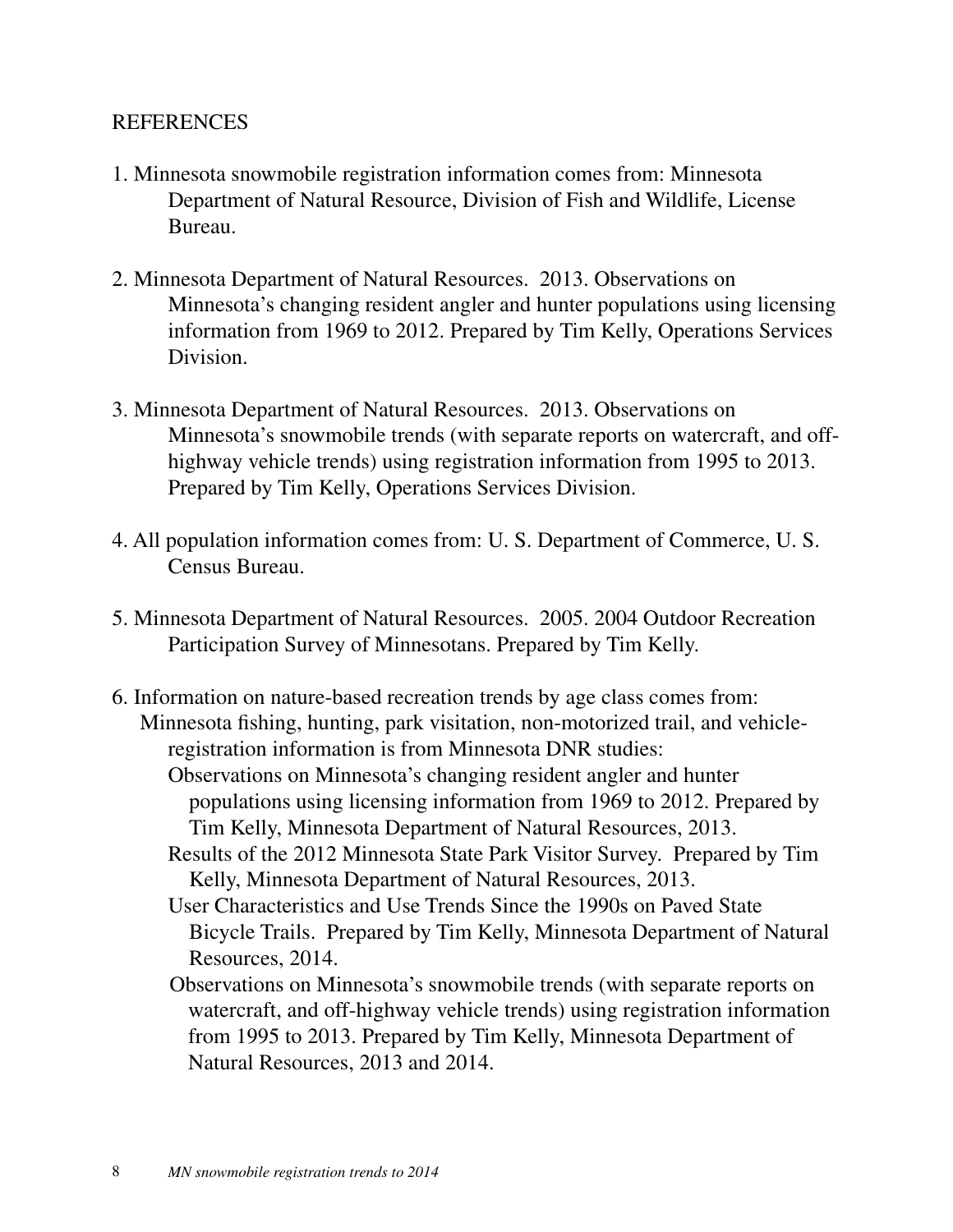Minnesota wildlife watching, and U.S. fishing, hunting and wildlife watching is from: USFWS and U.S. Census Bureau. National Survey of Fishing, Hunting and Wildlife-Associated Recreation. Survey years 1991, 1996, 2001, 2006, and 2011.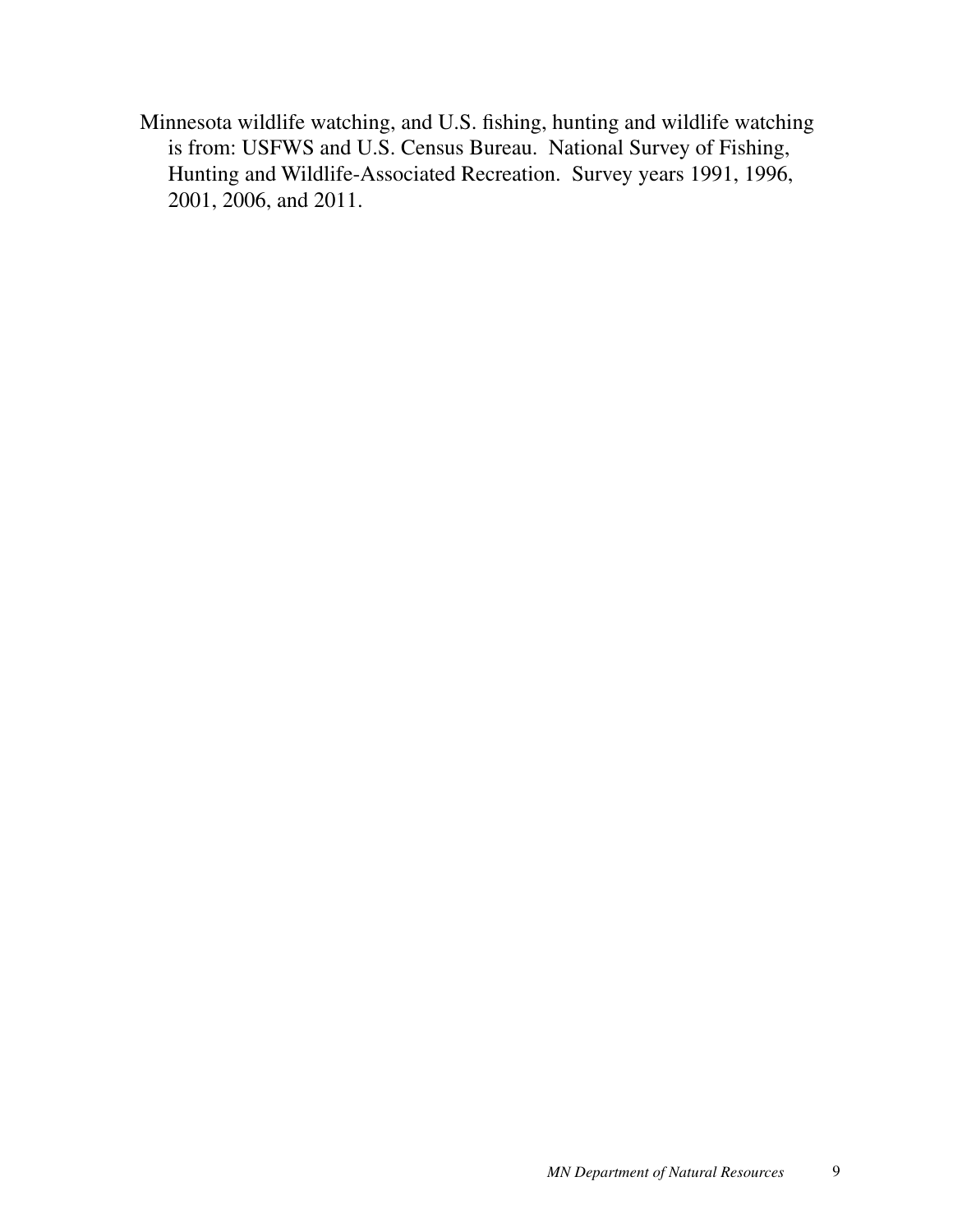# APPENDIX A: Characteristics of Minnesota snowmobilers by year, 2010 to 2014

#### Year 2010 snowmobile data

| A. Statistics based on number of snowmobiles               |                   |                  |                        |                 |                   |
|------------------------------------------------------------|-------------------|------------------|------------------------|-----------------|-------------------|
|                                                            |                   |                  | MN population          | Percent of      | Snowmobiles per   |
| Measure                                                    | Snomobiles        | Percent of total | $18 + 2009$            | population 18+  | $1000$ MN $18+$   |
| Total registrations                                        | 254,594           | 100.0%           |                        |                 |                   |
| MN individual registrations                                | 249,050           | 97.8%            | 3,997,100              | 100.0%          | 62                |
| Characteristics below based on MN individual registrations |                   |                  |                        |                 |                   |
| Age class of owner                                         |                   |                  |                        |                 |                   |
| 18 to 24                                                   | 7,266             | 2.9%             | 508,202                | 12.7%           | 14                |
| 25 to 34                                                   | 30,560            | 12.3%            | 707,472                | 17.7%           | 43                |
| 35 to 44                                                   | 59,717            | 24.0%            | 692,200                | 17.3%           | 86                |
| 45 to 54                                                   | 92,857            | 37.3%            | 808,480                | 20.2%           | 115               |
| 55 to 64                                                   | 39,848            | 16.0%            | 608,257                | 15.2%           | 66                |
| 65 or older                                                | 18,800            | 7.5%             | 672,489                | 16.8%           | 28                |
| Total                                                      | 249,050           | 100.0%           | 3,997,100              | 100.0%          | 62                |
| Median age                                                 | 47.7              |                  | 46.1                   |                 |                   |
| Gender of owner                                            |                   |                  |                        |                 |                   |
| Male                                                       | 220,182           | 88.4%            | 1,964,250              | 49.1%           | 112               |
| Female                                                     | 28,868            | 11.6%            | 2,032,850              | 50.9%           | 14                |
| Total                                                      | 249,050           | 100.0%           | 3,997,100              | 100.0%          | 62                |
|                                                            |                   |                  |                        |                 |                   |
| Region of owner<br>Northwest                               | 44,110            | 17.7%            | 349,138                | 8.7%            | 126               |
| Northeast                                                  | 41,978            | 16.9%            | 329,029                | 8.2%            | 128               |
| South                                                      |                   |                  |                        |                 | 65                |
|                                                            | 49,532            | 19.9%            | 764,497                | 19.1%           |                   |
| Central                                                    | 43,901            | 17.6%            | 416,338                | 10.4%           | 105               |
| Metro (7 county)                                           | 69,530            | 27.9%            | 2,138,097              | 53.5%           | 33                |
| Total                                                      | 249,050           | 100.0%           | 3,997,100              | 100.0%          | 62                |
| B. Statistics based on number of snowmobile owners         |                   |                  | MN population          | Percent of      | Owners as percent |
| Measure                                                    | Owners            | Percent of total | $18+$ , 2009           | population 18+  | of MN pop $18+$   |
| Total owners                                               | 168,576           | 100.0%           |                        |                 |                   |
| MN individual owners                                       | 165,292           | 98.1%            | 3,997,100              | 100.0%          | 4.1%              |
| Characteristics below based on MN individual owners        |                   |                  |                        |                 |                   |
| Age class of owner                                         |                   |                  |                        |                 |                   |
| 18 to 24                                                   | 6,208             | 3.8%             | 508,202                | 12.7%           | 1.2%              |
| 25 to 34                                                   | 23,774            | 14.4%            | 707,472                | 17.7%           | 3.4%              |
| 35 to 44                                                   | 39,495            | 23.9%            | 692,200                | 17.3%           | 5.7%              |
| 45 to 54                                                   | 56,181            | 34.0%            | 808,480                | 20.2%           | 6.9%              |
| 55 to 64                                                   | 26,114            | 15.8%            | 608,257                | 15.2%           | 4.3%              |
| 65 or older                                                | 13,519            | 8.2%             | 672,489                | 16.8%           | 2.0%              |
| Total                                                      | 165,292           | 100.0%           | 3,997,100              | 100.0%          | 4.1%              |
| Median age                                                 | 47.2              |                  | 46.I                   |                 |                   |
| Gender of owner                                            |                   |                  |                        |                 |                   |
| Male                                                       | 142,278           | 86.1%            | 1,964,250              | 49.1%           | 7.2%              |
| Female                                                     | 23,014            | 13.9%            | 2,032,850              | 50.9%           | 1.1%              |
| Total                                                      | 165,292           | 100.0%           | 3,997,100              | 100.0%          | 4.1%              |
|                                                            |                   |                  |                        |                 |                   |
| Region of owner                                            |                   |                  |                        |                 |                   |
| Northwest                                                  | 29,720            | 18.0%            | 349,138                | 8.7%            | 8.5%              |
| Northeast                                                  | 28,652            | 17.3%            | 329,029                | 8.2%            | 8.7%              |
| South                                                      | 32,771            | 19.8%            | 764,497                | 19.1%           | 4.3%              |
| Central                                                    | 29,281            | 17.7%            | 416,338                | 10.4%           | 7.0%              |
| Metro (7 county)<br>Total                                  | 44,869<br>165,292 | 27.1%<br>100.0%  | 2,138,097<br>3,997,100 | 53.5%<br>100.0% | 2.1%<br>4.1%      |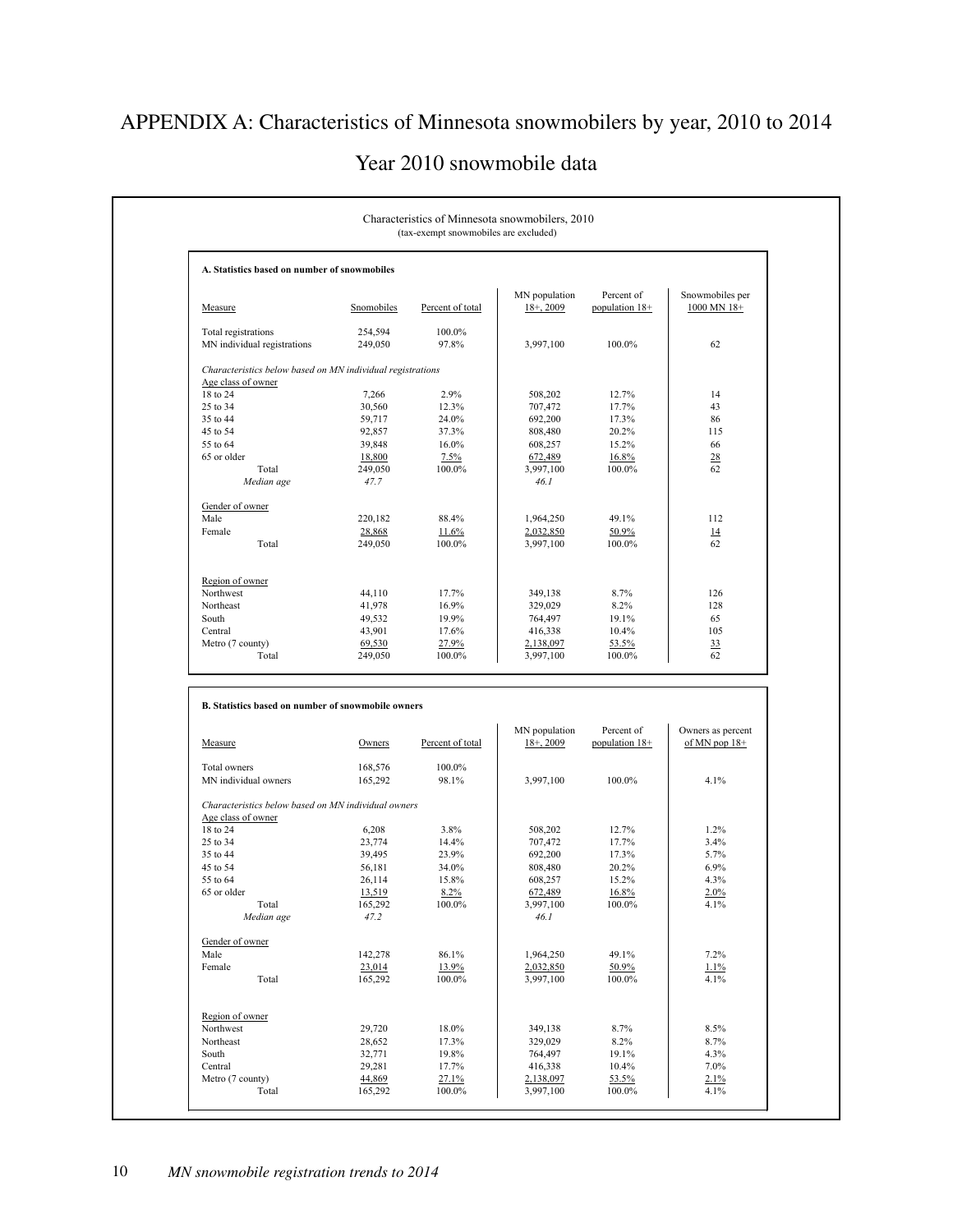# Year 2011 snowmobile data

|                                                               | (tax-exempt snowmobiles are excluded) |                  |                              |                              |                                      |
|---------------------------------------------------------------|---------------------------------------|------------------|------------------------------|------------------------------|--------------------------------------|
| A. Statistics based on number of snowmobiles                  |                                       |                  |                              |                              |                                      |
| Measure                                                       | Snomobiles                            | Percent of total | MN population<br>$18 + 2010$ | Percent of<br>population 18+ | Snowmobiles per<br>1000 MN 18+       |
| Total registrations<br>MN individual registrations            | 251,773<br>246,120                    | 100.0%<br>97.8%  | 4,028,001                    | 100.0%                       | 61                                   |
| Characteristics below based on MN individual registrations    |                                       |                  |                              |                              |                                      |
| Age class of owner                                            |                                       |                  |                              |                              |                                      |
| 18 to 24                                                      | 7,084                                 | 2.9%             | 503,871                      | 12.5%                        | 14                                   |
| 25 to 34                                                      | 30,268                                | 12.3%            | 718,344                      | 17.8%                        | 42                                   |
| 35 to 44                                                      | 56,579                                | 23.0%            | 678,782                      | 16.9%                        | 83                                   |
| 45 to 54                                                      | 90,994                                | 37.0%            | 806,632                      | 20.0%                        | 113                                  |
| 55 to 64                                                      | 41,936                                | 17.0%            | 634,065                      | 15.7%                        | 66                                   |
| 65 or older                                                   | 19,259                                | 7.8%             | 686,307                      | 17.0%                        | 28<br>61                             |
| Total<br>Median age                                           | 246,120<br>48.2                       | 100.0%           | 4,028,001<br>46.5            | 100.0%                       |                                      |
| Gender of owner                                               |                                       |                  |                              |                              |                                      |
| Male                                                          | 218,039                               | 88.6%            | 1,979,812                    | 49.2%                        | 110                                  |
| Female                                                        | 28,081                                | 11.4%            | 2,048,189                    | 50.8%                        | 14                                   |
| Total                                                         | 246,120                               | 100.0%           | 4,028,001                    | 100.0%                       | 61                                   |
| Region of owner                                               |                                       |                  |                              |                              |                                      |
| Northwest                                                     | 42,835                                | 17.4%            | 351,713                      | 8.7%                         | 122                                  |
| Northeast                                                     | 40,408                                | 16.4%            | 331,356                      | 8.2%                         | 122                                  |
| South                                                         | 51,058                                | 20.7%            | 769,572                      | 19.1%                        | 66                                   |
| Central                                                       | 44,081                                | 17.9%            | 420,721                      | 10.4%                        | 105                                  |
| Metro (7 county)                                              | 67,738                                | 27.5%            | 2,154,639                    | 53.5%                        | 31                                   |
| Total                                                         | 246,120                               | 100.0%           |                              |                              |                                      |
|                                                               |                                       |                  | 4,028,001                    | 100.0%                       | 61                                   |
|                                                               |                                       |                  |                              |                              |                                      |
| B. Statistics based on number of snowmobile owners<br>Measure | Owners                                | Percent of total | MN population<br>$18 + 2010$ | Percent of<br>population 18+ | Owners as percent<br>of MN pop $18+$ |
| Total owners                                                  | 166,198                               | 100.0%           |                              |                              |                                      |
| MN individual owners                                          | 162,813                               | 98.0%            | 4,028,001                    | 100.0%                       | 4.0%                                 |
| Characteristics below based on MN individual owners           |                                       |                  |                              |                              |                                      |
| Age class of owner                                            |                                       |                  |                              | 12.5%                        | 1.2%                                 |
|                                                               | 6,007<br>23,368                       | 3.7%<br>14.4%    | 503,871                      | 17.8%                        | 3.3%                                 |
| 18 to 24<br>25 to 34<br>35 to 44                              | 37,264                                | 22.9%            | 718,344<br>678,782           | 16.9%                        | 5.5%                                 |
|                                                               | 55,022                                | 33.8%            | 806,632                      | 20.0%                        | 6.8%                                 |
| 55 to 64                                                      |                                       | 16.8%            |                              |                              | 4.3%                                 |
| 45 to 54<br>65 or older                                       | 27,388                                |                  | 634,065                      | 15.7%                        |                                      |
|                                                               | 13,765                                | 8.5%             | 686,307                      | 17.0%                        | 2.0%                                 |
| Total<br>Median age                                           | 162,813<br>47.7                       | 100.0%           | 4,028,001<br>46.5            | 100.0%                       | 4.0%                                 |
|                                                               |                                       |                  |                              |                              |                                      |
|                                                               | 140,463                               | 86.3%            | 1,979,812                    | 49.2%                        | 7.1%                                 |
|                                                               | 22,350                                | 13.7%            | 2,048,189                    | 50.8%                        | 1.1%                                 |
| Gender of owner<br>Male<br>Female<br>Total                    | 162,813                               | 100.0%           | 4,028,001                    | 100.0%                       | 4.0%                                 |
| Region of owner                                               |                                       |                  |                              |                              |                                      |
| Northwest                                                     | 28,793                                | 17.7%            | 351,713                      | 8.7%                         | 8.2%                                 |
| Northeast                                                     | 27,639                                | 17.0%            | 331,356                      | 8.2%                         | 8.3%                                 |
| South                                                         | 33,526                                | 20.6%            | 769,572                      | 19.1%                        | 4.4%                                 |
| Central                                                       | 29,082                                | 17.9%            | 420,721                      | 10.4%                        | 6.9%                                 |
| Metro (7 county)                                              | 43,774                                | 26.9%            | 2,154,639                    | 53.5%                        | 2.0%                                 |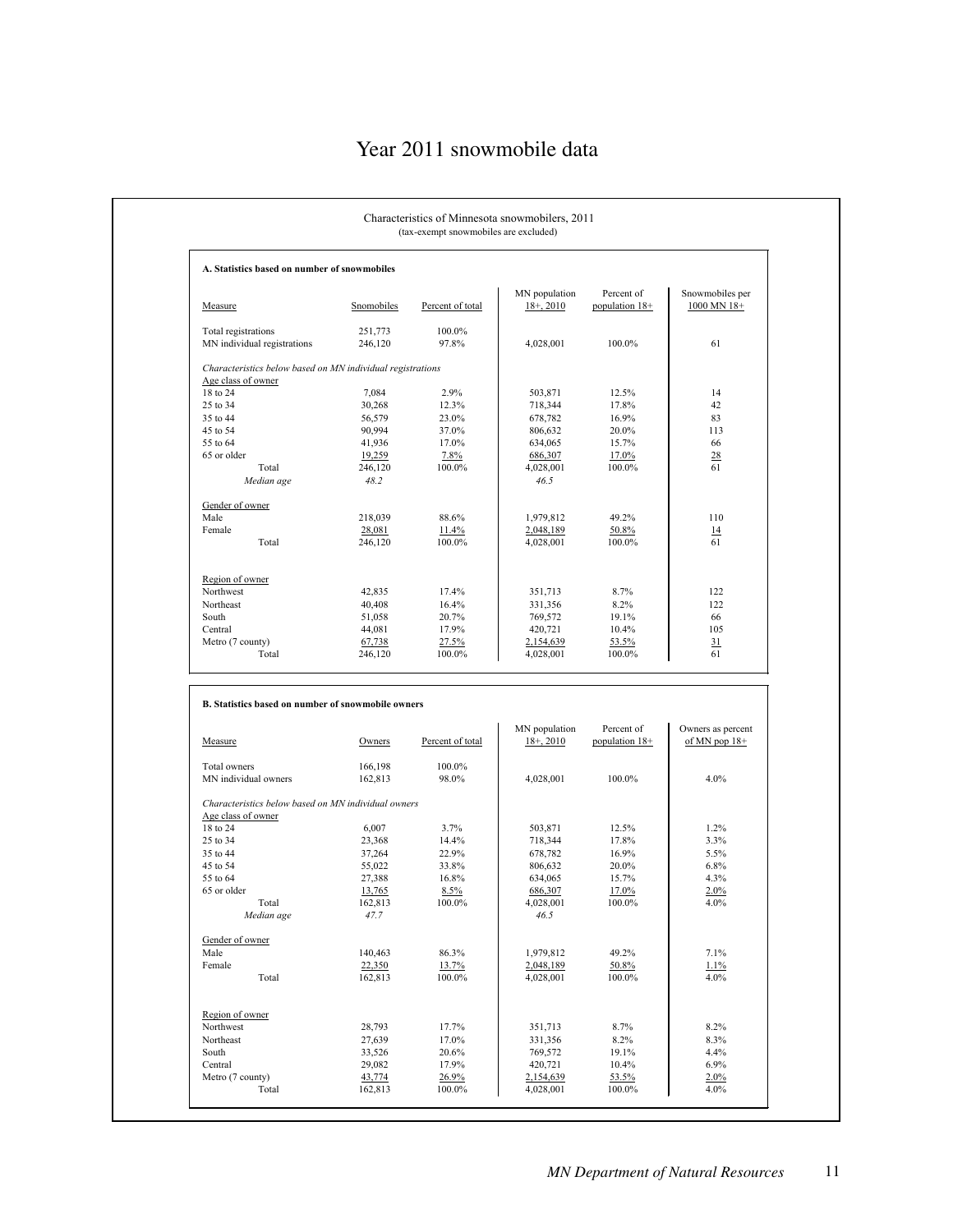# Year 2012 snowmobile data

| A. Statistics based on number of snowmobiles                                     |                    |                  |                               |                              |                                      |
|----------------------------------------------------------------------------------|--------------------|------------------|-------------------------------|------------------------------|--------------------------------------|
| Measure                                                                          | Snomobiles         | Percent of total | MN population<br>$18 + 2011$  | Percent of<br>population 18+ | Snowmobiles per<br>1000 MN 18+       |
| Total registrations<br>MN individual registrations                               | 217,080<br>211,738 | 100.0%<br>97.5%  | 4,068,157                     | 100.0%                       | 52                                   |
| Characteristics below based on MN individual registrations<br>Age class of owner |                    |                  |                               |                              |                                      |
| 18 to 24                                                                         | 5,575              | 2.6%             | 505,955                       | 12.4%                        | 11                                   |
| 25 to 34                                                                         | 24,821             | 11.7%            | 729,934                       | 17.9%                        | 34                                   |
| 35 to 44                                                                         | 45,413             | 21.4%            | 670,504                       | 16.5%                        | 68                                   |
| 45 to 54                                                                         | 77,325             | 36.5%            | 799,631                       | 19.7%                        | 97                                   |
| 55 to 64                                                                         | 39,929             | 18.9%            | 661,036                       | 16.2%                        | 60                                   |
| 65 or older                                                                      | 18,676             | 8.8%             | 701,097                       | 17.2%                        | 27                                   |
| Total                                                                            | 211,738            | 100.0%           | 4,068,157                     | 100.0%                       | 52                                   |
| Median age                                                                       | 49.0               |                  | 46.7                          |                              |                                      |
| Gender of owner                                                                  |                    |                  |                               |                              |                                      |
| Male                                                                             | 188,482            | 89.0%            | 2,001,892                     | 49.2%                        | 94                                   |
| Female                                                                           | 23,256             | 11.0%            | 2,066,265                     | 50.8%                        | $\overline{11}$                      |
| Total                                                                            | 211,738            | 100.0%           | 4,068,157                     | 100.0%                       | 52                                   |
| Region of owner                                                                  |                    |                  |                               |                              |                                      |
| Northwest                                                                        | 35,951             | 17.0%            | 353,925                       | 8.7%                         | 102                                  |
| Northeast                                                                        | 35,218             | 16.6%            | 332,496                       | 8.2%                         | 106                                  |
| South                                                                            | 44,482             | 21.0%            | 772,795                       | 19.0%                        | 58                                   |
| Central                                                                          | 37,269             | 17.6%            | 424,281                       | 10.4%                        | 88                                   |
| Metro (7 county)                                                                 | 58,819             | 27.8%            | 2,184,660                     | 53.7%                        | 27                                   |
| Total                                                                            |                    |                  |                               |                              |                                      |
|                                                                                  | 211,738            | 100.0%           | 4,068,157                     | 100.0%                       | 52                                   |
| B. Statistics based on number of snowmobile owners                               |                    |                  |                               |                              |                                      |
| Measure                                                                          | Owners             | Percent of total | MN population<br>$18+$ , 2011 | Percent of<br>population 18+ | Owners as percent<br>of MN pop $18+$ |
| Total owners                                                                     | 145,910            | 100.0%           |                               |                              |                                      |
| MN individual owners                                                             | 142,712            | 97.8%            | 4,068,157                     | 100.0%                       | 3.5%                                 |
| Characteristics below based on MN individual owners                              |                    |                  |                               |                              |                                      |
| Age class of owner                                                               |                    |                  |                               |                              |                                      |
| 18 to 24                                                                         | 4,789              | 3.4%             | 505,955                       | 12.4%                        | 0.9%                                 |
| 25 to 34                                                                         | 19,301             | 13.5%            | 729,934                       | 17.9%                        | 2.6%                                 |
| 35 to 44                                                                         | 30,867             | 21.6%            | 670,504                       | 16.5%                        | 4.6%                                 |
| 45 to 54                                                                         | 48,002             | 33.6%            | 799,631                       | 19.7%                        | 6.0%                                 |
| 55 to 64                                                                         | 26,289             | 18.4%            | 661,036                       | 16.2%                        | 4.0%                                 |
| 65 or older                                                                      | 13,465             | 9.4%             | 701,097                       | 17.2%                        | 1.9%                                 |
| Total<br>Median age                                                              | 142,712<br>48.5    | $100.0\%$        | 4,068,157<br>46.7             | 100.0%                       | 3.5%                                 |
| Gender of owner                                                                  |                    |                  |                               |                              |                                      |
| Male                                                                             | 123,935            | 86.8%            | 2,001,892                     | 49.2%                        | 6.2%                                 |
| Female                                                                           | 18,777             | 13.2%            | 2,066,265                     | 50.8%                        | $0.9\%$                              |
| Total                                                                            | 142,712            | 100.0%           | 4,068,157                     | 100.0%                       | 3.5%                                 |
|                                                                                  |                    |                  |                               |                              |                                      |
| Region of owner                                                                  |                    |                  |                               |                              |                                      |
| Northwest                                                                        | 24,752             | 17.3%            | 353,925                       | 8.7%                         | 7.0%                                 |
| Northeast                                                                        | 24,688             | 17.3%            | 332,496                       | 8.2%                         | 7.4%                                 |
| South                                                                            | 29,605             | 20.7%            | 772,795                       | 19.0%                        | 3.8%                                 |
| Central<br>Metro (7 county)                                                      | 25,000<br>38,667   | 17.5%<br>27.1%   | 424,281<br>2,184,660          | 10.4%<br>53.7%               | 5.9%<br>1.8%                         |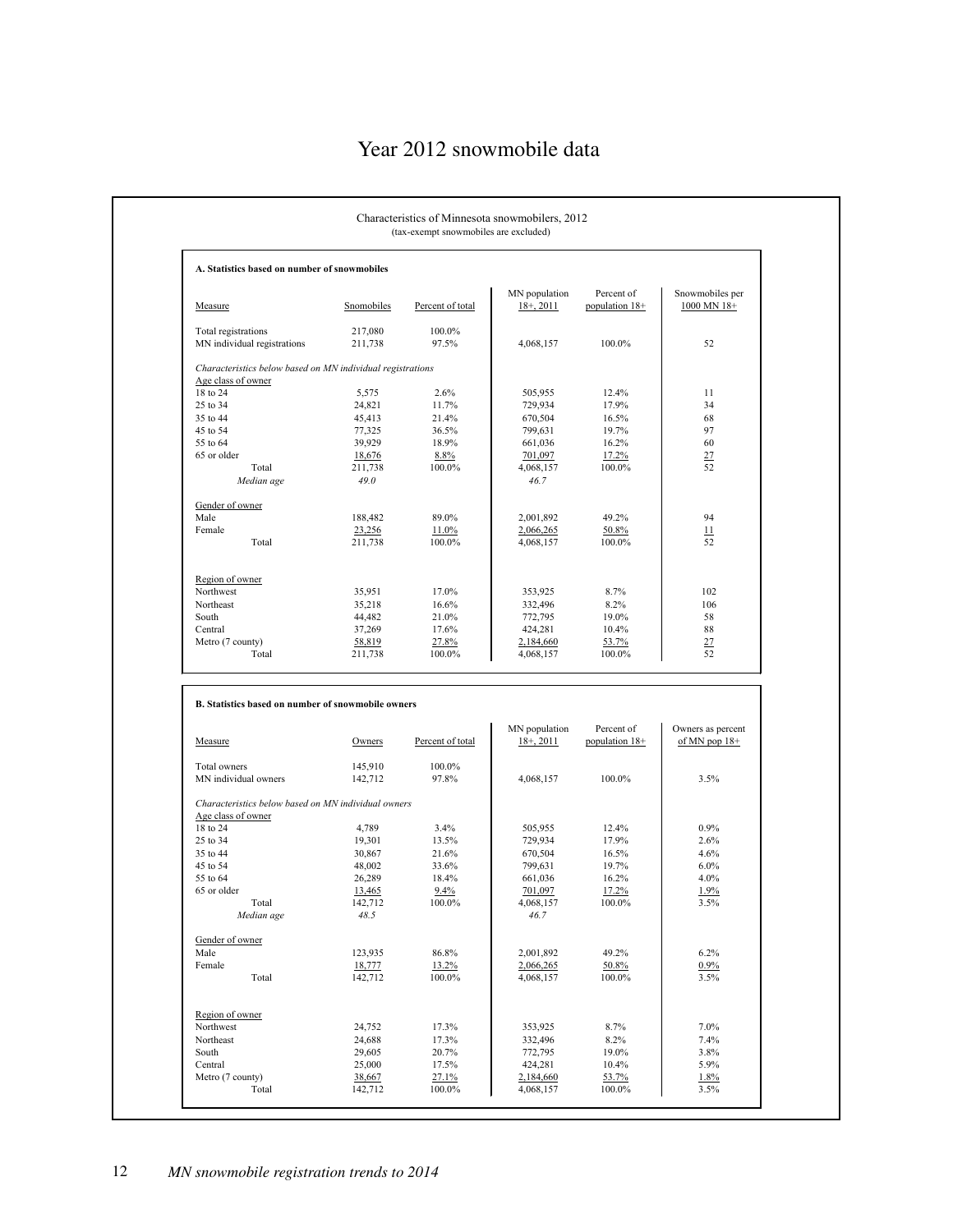# Year 2013 snowmobile data

| A. Statistics based on number of snowmobiles                                                                                                                |                   |                  |                               |                              |                                      |
|-------------------------------------------------------------------------------------------------------------------------------------------------------------|-------------------|------------------|-------------------------------|------------------------------|--------------------------------------|
|                                                                                                                                                             |                   |                  | MN population                 | Percent of                   | Snowmobiles per                      |
| Measure                                                                                                                                                     | Snomobiles        | Percent of total | $18 + 2012$                   | population 18+               | 1000 MN 18+                          |
| Total registrations                                                                                                                                         | 216,911           | 100.0%           |                               |                              |                                      |
| MN individual registrations                                                                                                                                 | 211,350           | 97.4%            | 4,102,991                     | 100.0%                       | 52                                   |
| Characteristics below based on MN individual registrations<br>Age class of owner                                                                            |                   |                  |                               |                              |                                      |
| 18 to 24                                                                                                                                                    | 5,436             | 2.6%             | 506,376                       | 12.3%                        | 11                                   |
| 25 to 34                                                                                                                                                    | 24,099            | 11.4%            | 737,095                       | 18.0%                        | 33                                   |
| 35 to 44                                                                                                                                                    | 43,705            | 20.7%            | 667,219                       | 16.3%                        | 66                                   |
| 45 to 54                                                                                                                                                    | 76,361            | 36.1%            | 787,115                       | 19.2%                        | 97                                   |
| 55 to 64                                                                                                                                                    | 42,390            | 20.1%            | 675,419                       | 16.5%                        | 63                                   |
| 65 or older                                                                                                                                                 | 19,359            | $9.2\%$          | 729,767                       | 17.8%                        | 27                                   |
| Total                                                                                                                                                       | 211,350           | 100.0%           | 4,102,991                     | 100.0%                       | 52                                   |
| Median age                                                                                                                                                  | 49.4              |                  | 47.0                          |                              |                                      |
| Gender of owner                                                                                                                                             |                   |                  |                               |                              |                                      |
| Male                                                                                                                                                        | 188,528           | 89.2%            | 2,019,934                     | 49.2%                        | 93                                   |
| Female                                                                                                                                                      | 22,822            | 10.8%            | 2,083,057                     | 50.8%                        | 11                                   |
| Total                                                                                                                                                       | 211,350           | 100.0%           | 4,102,991                     | 100.0%                       | 52                                   |
|                                                                                                                                                             |                   |                  |                               |                              |                                      |
| Region of owner<br>Northwest                                                                                                                                | 37,129            | 17.6%            | 354,261                       | 8.6%                         | 105                                  |
| Northeast                                                                                                                                                   | 35,304            | 16.7%            | 332,784                       | 8.1%                         | 106                                  |
| South                                                                                                                                                       | 41,955            | 19.9%            | 773,862                       | 18.9%                        | 54                                   |
| Central                                                                                                                                                     | 38,438            | 18.2%            | 426,988                       | 10.4%                        | 90                                   |
|                                                                                                                                                             |                   |                  |                               |                              |                                      |
|                                                                                                                                                             |                   |                  |                               |                              |                                      |
| Total                                                                                                                                                       | 58,524<br>211,350 | 27.7%<br>100.0%  | 2,215,096<br>4,102,991        | 54.0%<br>100.0%              | 26<br>52                             |
|                                                                                                                                                             |                   |                  |                               |                              |                                      |
|                                                                                                                                                             | Owners            | Percent of total | MN population<br>$18+$ , 2012 | Percent of<br>population 18+ | Owners as percent<br>of MN pop $18+$ |
|                                                                                                                                                             | 143,004           | 100.0%           |                               |                              |                                      |
|                                                                                                                                                             | 139,746           | 97.7%            | 4,102,991                     | 100.0%                       | 3.4%                                 |
| Characteristics below based on MN individual owners                                                                                                         |                   |                  |                               |                              |                                      |
| Metro (7 county)<br>B. Statistics based on number of snowmobile owners<br>Measure<br>Total owners<br>MN individual owners<br>Age class of owner<br>18 to 24 | 4,686             | 3.4%             | 506,376                       | 12.3%                        | 0.9%                                 |
| 25 to 34                                                                                                                                                    | 18,436            | 13.2%            | 737,095                       | 18.0%                        | 2.5%                                 |
| 35 to 44                                                                                                                                                    | 29,151            | 20.9%            | 667,219                       | 16.3%                        | 4.4%                                 |
|                                                                                                                                                             | 46,305            | 33.1%            | 787,115                       | 19.2%                        | 5.9%                                 |
| 55 to 64                                                                                                                                                    | 27,351            | 19.6%            | 675,419                       | 16.5%                        | 4.0%                                 |
| 45 to 54<br>65 or older                                                                                                                                     | 13,816            | 9.9%             | 729,767                       | 17.8%                        | 1.9%                                 |
| Total                                                                                                                                                       | 139,746           | 100.0%           | 4,102,991                     | 100.0%                       | 3.4%                                 |
| Median age                                                                                                                                                  | 49.0              |                  | 47.0                          |                              |                                      |
|                                                                                                                                                             |                   |                  |                               |                              |                                      |
|                                                                                                                                                             | 121,519           | 87.0%            | 2,019,934                     | 49.2%                        | 6.0%                                 |
|                                                                                                                                                             | 18,227            | 13.0%            | 2,083,057                     | 50.8%                        | 0.9%                                 |
| Total                                                                                                                                                       | 139,746           | 100.0%           | 4,102,991                     | 100.0%                       | 3.4%                                 |
|                                                                                                                                                             |                   |                  |                               |                              |                                      |
|                                                                                                                                                             | 24,949            | 17.9%            | 354,261                       | 8.6%                         | 7.0%                                 |
| Gender of owner<br>Male<br>Female<br>Region of owner<br>Northwest<br>Northeast                                                                              | 24,436            | 17.5%            | 332,784                       | 8.1%                         | 7.3%                                 |
| South                                                                                                                                                       | 27,442            | 19.6%            | 773,862                       | 18.9%                        | 3.5%                                 |
| Central                                                                                                                                                     | 25,131            | 18.0%            | 426,988                       | 10.4%                        | 5.9%                                 |
| Metro (7 county)                                                                                                                                            | 37,788            | 27.0%            | 2,215,096<br>4,102,991        | 54.0%                        | 1.7%                                 |